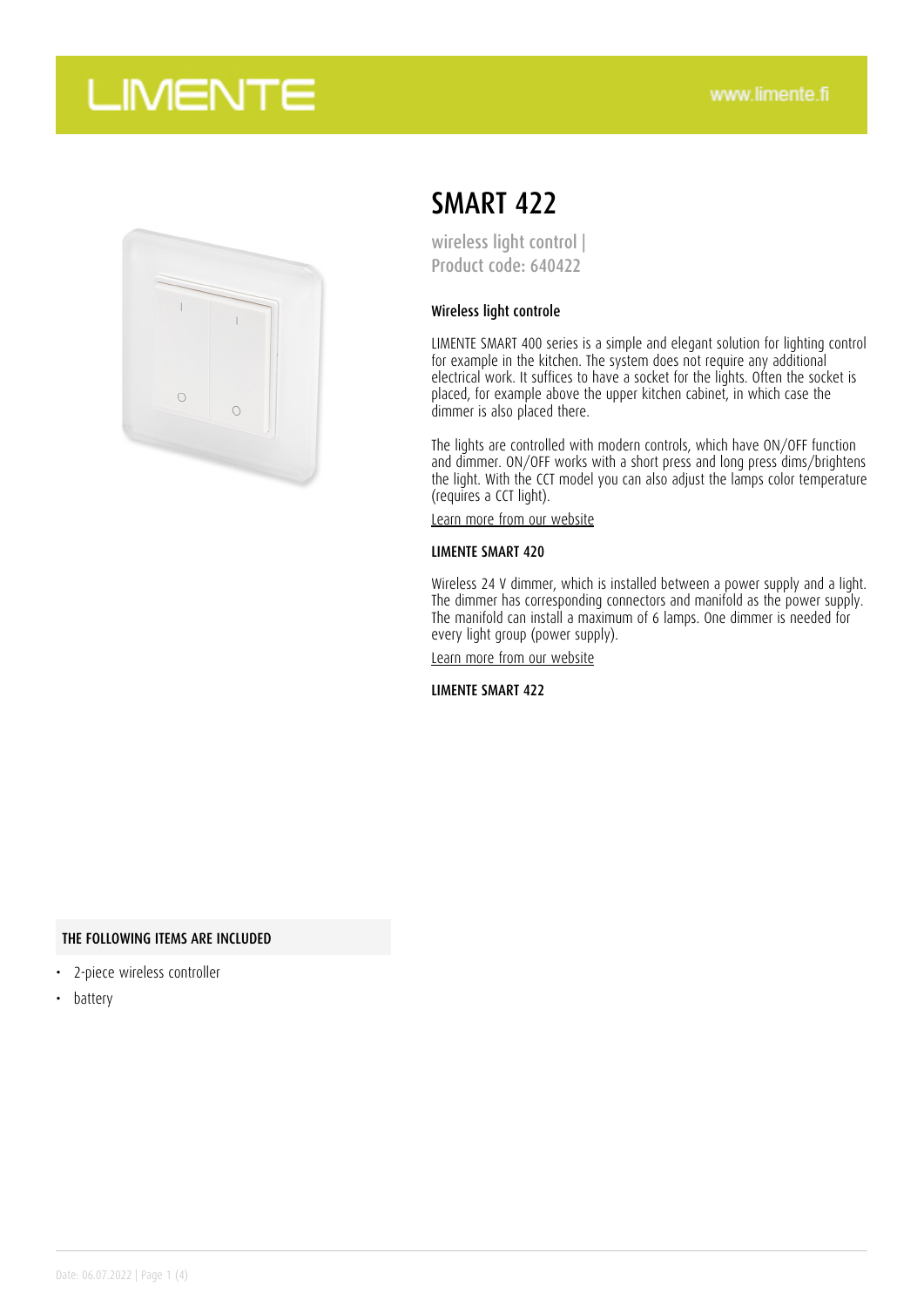# LIMENTE

### SMART 422 SWITCH DOUBLE WH

#### **OVERVIEW**

| <b>PRODUCT CODE</b> | 640422                                                     |
|---------------------|------------------------------------------------------------|
| <b>GTIN-CODE</b>    | 6438400003668                                              |
| ELECTRICAL NUMBER   | 2600805                                                    |
| ETIM GENERAL NAME   | Regulator                                                  |
| ETIM CLASS          | Automatic controller for light controlling system EC000534 |
| ETIM GROUP          | 26 Timer switches, thermostats and lighting controls       |
| <b>COLOUR</b>       | White                                                      |
| <b>LAMP TYPE</b>    |                                                            |

#### SPECIFICATIONS

| <b>PRODUCT DIMENSIONS</b>                | 86.0 x 86.0 x 14.0                                                          |
|------------------------------------------|-----------------------------------------------------------------------------|
| <b>MOUNTING METHOD</b>                   | Surface mounting                                                            |
| <b>COLOUR TEMPERATURE</b>                |                                                                             |
| <b>COLOUR RENDERING INDEX CRI</b>        |                                                                             |
| <b>RATED LIFE TIME</b>                   |                                                                             |
| <b>ENERGY EFFICIENCY CLASS</b>           |                                                                             |
| <b>LUMINOUS FLUX</b>                     |                                                                             |
| <b>EFFICIENCY</b>                        |                                                                             |
| <b>VOLTAGE</b>                           | 3 V DC                                                                      |
| <b>INGRESS PROTECTION CODE</b>           | IP <sub>20</sub>                                                            |
| NUMBER OF LEDS/M                         |                                                                             |
| <b>INPUT POWER</b>                       |                                                                             |
| <b>NUMBER OF SWITCHING CYCLES</b>        |                                                                             |
| AMBIENT TEMPERATURE RANGE                | $-20^{\circ}$ C $-50^{\circ}$ C                                             |
| <b>INPUT POWER CONNECTOR</b>             |                                                                             |
| <b>WARRANTY PERIOD (MONTHS)</b>          | 24                                                                          |
| <b>ADDITIONAL COVER (MONTHS)</b>         |                                                                             |
| <b>INSTALLATION AND OPERATING MANUAL</b> | https://www.limente.fi/Images/productpics/instructions/limente_smart400.pdf |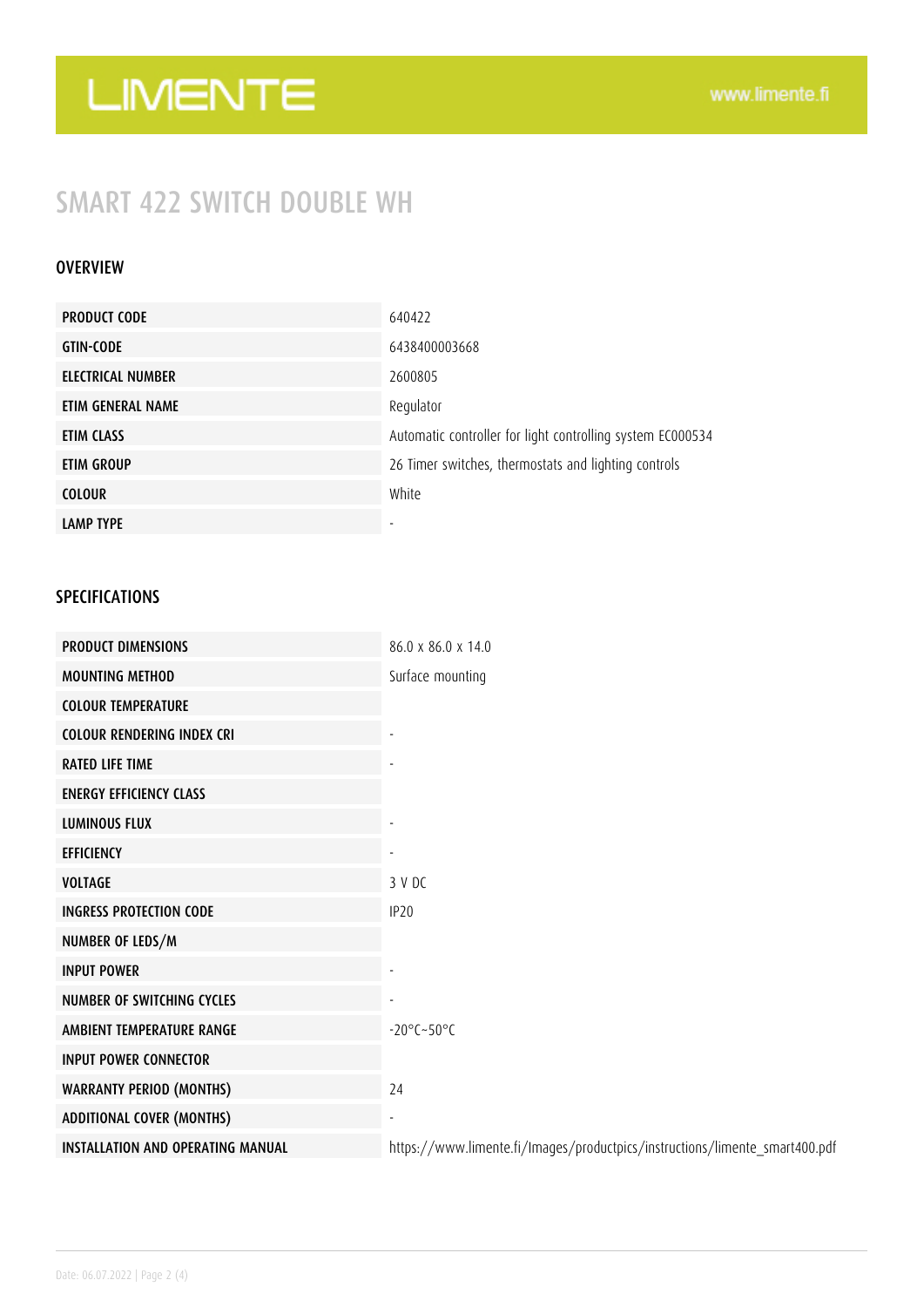

## SMART 422 SWITCH DOUBLE WH

#### RECOMMENDED ACCESSORIES

| PRODUCT CODE | <b>PRODUCT</b>                    |
|--------------|-----------------------------------|
| 640420       | SMART 420, WIRELESS LIGHT CONTROL |
| 640421       | SMART 421, WIRELESS LIGHT CONTROL |
| 640424       | SMART 422, WIRELESS LIGHT CONTROL |
|              |                                   |